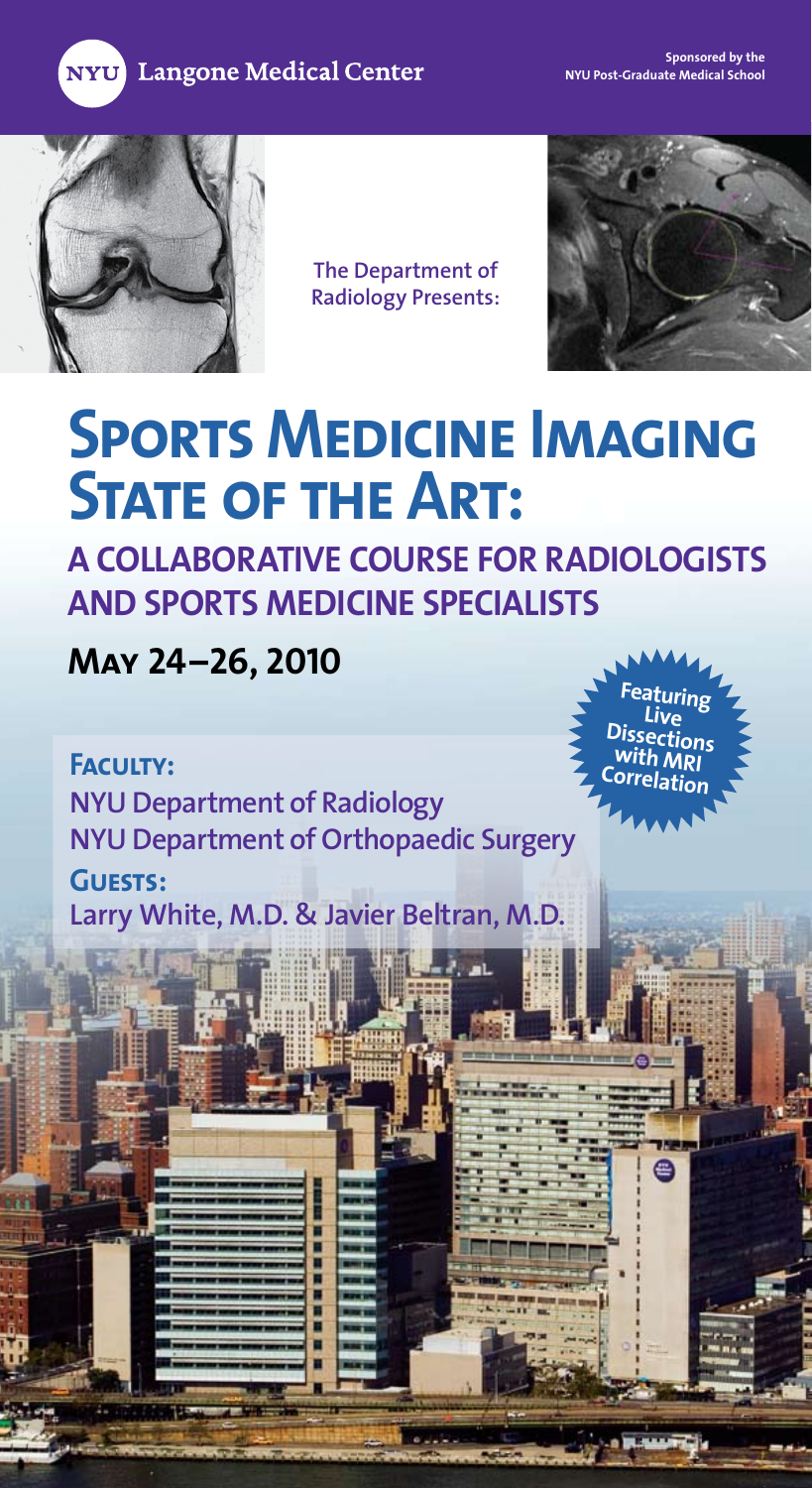## **NYU Sports Medicine Ima** Overview

**Monday–Wednesday, May 24-26, 2010 NYU Langone Medical Center, Farkas Auditorium**

#### **Course Director**

**Leon D. Rybak, M.D.** Assistant Professor of Radiology Acting Chief, Musculoskeletal Radiology

#### **Guest Faculty**

**Javier Beltran, M.D.** Chairman, Department of Radiology Maimonides Medical Center, Brooklyn, NY Adjunct Professor, Radiology SUNY Downstate Medical School

**Lawrence M. White, M.D.** Head, Division of Musculoskeletal Imaging Professor of Medical Imaging and Orthopedics University of Toronto Staff Radiologist, Musculoskeletal Imaging Mt. Sinai Hospital, Toronto, Canada

#### **NYU/HJD Faculty**

**Jenny T. Bencardino, M.D.** Associate Professor of Radiology

**Cary B. Chapman, M.D.** Clinical Assistant Professor of Orthopaedic Surgery

**Gina A. Ciavarra, M.D.** Assistant Professor of Radiology

**Roy I. Davidovitch, M.D.** Assistant Professor of Orthopaedic Surgery

**Christian Glaser, M.D.** Visiting Associate Professor of Radiology Musculoskeletal Research

**Laith Jazrawi, M.D.** Assistant Professor of Orthopaedic Surgery

**Thorsten Kirsch, Ph.D.** Professor of Orthopaedic Surgery and Cell Biology

**Young W. Kwon, M.D., Ph.D.** Assistant Professor of Orthopaedic Surgery

**Steve K. Lee, M.D.** Assistant Professor of Orthopaedic Surgery

**Michael B. Mechlin, M.D.** Assistant Professor of Radiology

**Sandra L. Moore, M.D.** Assistant Professor of Radiology

**Catherine N. Petchprapa, M.D.** Assistant Professor of Radiology

**Michael P. Recht, M.D.** Louis Marx Professor and Chairman, Department of Radiology

**Andrew S. Rokito, M.D.** Assistant Professor of Orthopaedic Surgery

**Zehava Sadka Rosenberg, M.D.** Professor of Radiology and Orthopaedic Surgery

**Leon D. Rybak, M.D.** Assistant Professor of Radiology Acting Chief, Musculoskeletal Radiology

**Orrin H. Sherman, M.D.** Associate Professor of Orthopaedic Surgery

**Pippa A. Storey, Ph.D.** Assistant Professor of Radiology

**Gerard P. Varlotta, D.O.** Clinical Associate Professor of Orthopaedic Surgery

**David S. Weiss, M.D.** Clinical Associate Professor of Orthopaedic Surgery

**Graham Wiggins, Ph.D.** Assistant Professor of Radiology

**Thomas Youm, M.D.** Clinical Assistant Professor of Orthopaedic Surgery

**Joseph D. Zuckerman, M.D.** Walter A.L. Thompson Professor and Chair, Department of Orthopaedic Surgery

#### **Target Audience**

The target audience for this program will be radiologists both in academic and private practice seeking to increase their skills in musculoskeletal radiology as well as orthopaedists and physical medicine and rehabilitation practitioners interested in learning howimaging can best be incorporated into their practice. This course is also appropriate for trainees in the same areas.

#### **Statement of Need/Course Description**

The Sports Medicine Imaging State of the Art course offers a comprehensive and intensive 3 day program in musculoskeletal radiology. There has been tremendous growth in the field of radiology and in the area of musculoskeletal imaging in particular, making it mandatory for radiologists, both in academic and private practice settings, to continually update their skills and complement their knowledge base. These advances have raised the bar for radiologists everywhere and changed the standard of care. Maintenance of certification also requires radiologists to stay current with new advances in the field.

With the growth of radiology and the increasing importance it plays both in the diagnosis and treatment of diseases in the musculoskeletal system it has also become imperative for practicing orthopaedists and practitioners of physical medicine and rehabilitation to have a basic understanding of imaging and how it can best be used in service of the patient.

This program will offer a unique and innovative comprehensive program in sports related injuries which is organized by body part and includes a review of relevant anatomy in each area. We will incorporate both anatomic dissections by respected members of the NYU orthopaedic faculty as well as high level imaging performed on our state of the art facilities and described by the dedicated musculoskeletal radiology faculty. A discussion of relevant sports related pathology will then ensue including the orthopaedists perspective on how imaging is best incorporated in their everyday practice and decision making. All of the major joints will be covered in this comprehensive fashion with additional sessions dedicated to the latest technical advances in musculoskeletal MRI in general and in the imaging of articular cartilage in particular. Other current and relevant topics to be covered will include femoroacetabular impingement in the young adult, the post-operative patient, athletic pubalgia/sports hernias and the use of ultrasound in specific joints.

#### **Accreditation Statement**

The NYU Post-Graduate Medical School is accredited by the Accreditation Council for Continuing Medical Education to provide continuing medical education for physicians.

#### **Credit Designation**

The NYU Post-Graduate Medical School designates this educational activity for a maximum of *22.75 AMA PRA Category 1 Credit(s)™*. Physicians should only claim credit commensurate with the extent of their participation in the activity.

| Monday, May 24, 2010    | 7.50 credits |
|-------------------------|--------------|
| Tuesday, May 25, 2010   | 7.75 credits |
| Wednesday, May 26, 2010 | 7.50 credits |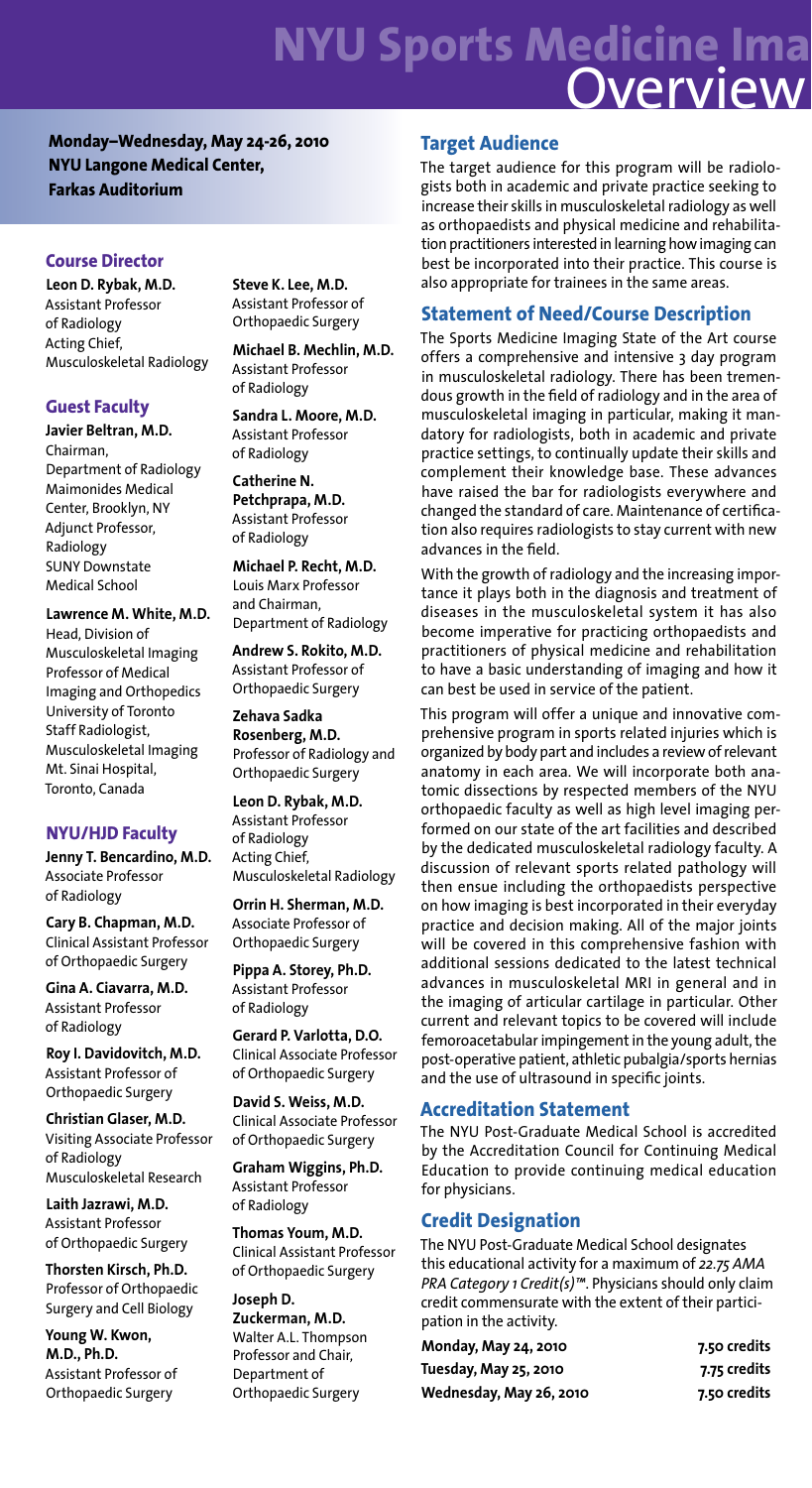## **ging State of the Art** & General Information

#### **Disclosure Statement**

The NYU Post-Graduate Medical School adheres to ACCME Essential Areas and Policies, including the Standards for Commercial Support regarding industry support of continuing medical education. In order to resolve any identified conflicts of interest, disclosure information is provided during the planning process to ensure resolution of any identified conflicts. Disclosure of faculty and commercial relationships as well as the discussion of unlabeled or unapproved use of any drug, device or procedure by the faculty will be fully noted at the meeting.

#### **Educational Objectives**

- 1. Apply up-to-date MR imaging technologies in the evaluation of the musculoskeletal system (including the foot, ankle, shoulder, bone marrow, ligaments, etc.), in order to provide timely diagnosis and improved treatment for orthopaedic ailments.
- 2. Describe current research with respect to cartilage changes which may precede the development of osteoarthritis and describe current cartilage repair procedures: what are they and when are they appropriate.
- 3. Based on advanced imaging techniques, establish appropriate protocols for instability, including when is imaging worthwhile, what do I need to know, and what are my surgical options?
- 4. Based on gross dissection, describe the important surgical anatomy of the elbow and wrist.
- 5. Modify imaging techniques and protocols for all areas of musculoskeletal MRI including the hip, knee, shoulder, foot, for improved therapeutic decision making.

#### **Meeting Location**

NYU Langone Medical Center - Farkas Auditorium 550 First Avenue, between 32nd and 33rd Streets

#### **Registration Information**

Online registration is fast and easy. Go to www.radcme.med.nyu.edu or fax the registration sheet from this brochure.

#### **How to Reach NYULMC**

**By Bus:** The M15 bus runs the length of First Avenue in Manhattan and stops at 32nd Street and First Avenue. The M34 bus runs the length of 34th Street in Manhattan and stops directly in front of the north entrance to NYULangone Medical Center on 34th Street, east of First Avenue. The M16 bus directly connects nationwide bus service at the Port Authority Bus Terminal (42nd Street & 8th Avenue) with the NYU Langone Medical Center 34th Street entrance bus stop. One bus fare is \$2.00. A MetroCard or coins are required.



**By Subway:** The subway costs \$2.25. The stop closest to the NYU Langone Medical Center is the 33rd Street stop (at Park Avenue) on the Number 6 line. Walk east to First Avenue.

**From Penn Station:** The NYU Langone Medical Center is directly across town along 32nd Street from Penn Station. Take the M34 bus going east (south side of the street) to its final stop. You can also walk east across town along 34th Street, 33rd Street or 32nd Street. Taxis may deposit passengers at the main lobby entrance on First Avenue.

**By Car:** Please go to the NYULMC website to help you plan the best route to get here: **(www.med.nyu.edu/ contact/directions)** or call the General Information number at 212-263-7300.

**Parking\*:**

- **Rapid Park Industries:** 575 First Avenue at 33rd Street (across the street from NYU Langone Medical Center)
- **Central Parking System:** 530 First Avenue at 30th Street (under NYU Langone Medical Center)
- **Imperial Parking:** 377 33rd Street between First and Second Avenues
- **Square Plus:** 500 34th Street between First Avenue and the FDR Drive
- *\*There are many parking garages located nearby the NYU Langone Medical Center and limited street parking is available. Rates and hours of parking garages vary; please contact the individual service provider directly with any questions.*

#### **Special Needs**

The Post-Graduate Medical School of the New York University School of Medicine, in compliance with the legal requirements of the Americans with Disabilities Act, requests any participant of this CME course who is in need of accommodation to submit written requests to our office at least one month prior to the course date.

#### **Hotel Accommodations**

A block of rooms has been reserved at the Affinia Dumont.

#### Affinia Dumont

**www.affinia.com • 150 East 34th Street (approximately 7 minute walk to NYU)** 

The Affinia Dumont combines a high-tech and health-conscious concept to help travelers stay productive and fit with stylish, modern suites and an on-site fitness spa. Conveniently located in central Murray Hill, the Dumont offers 242 spacious suites featuring executive workspace with modern amenities and technology such as high-speed Internet access and in-room fax/printer/copier. The hotel's health focus is emphasized by amenities such as a 3-choice pillow menu, a Fitness Concierge, in-room Fit Kits, and the Oasis Day Spa.

#### **1 Bedroom Studio: \$229/night**

Room block begins Sat, 5/22 through Wednesday, 5/26. Should guests plan to arrive prior to, or depart after the official room block dates, the Hotel agrees to offer reduced rates based on availability.

#### **Reservations**

Call 1-866-233-4642 and mention **NYU Sports Medicine.** Email:reservations@affinia.com **and mention NYU Sports Medicine. Cut-off date** for accepting reservations at this rate is **Thursday, May 6th.**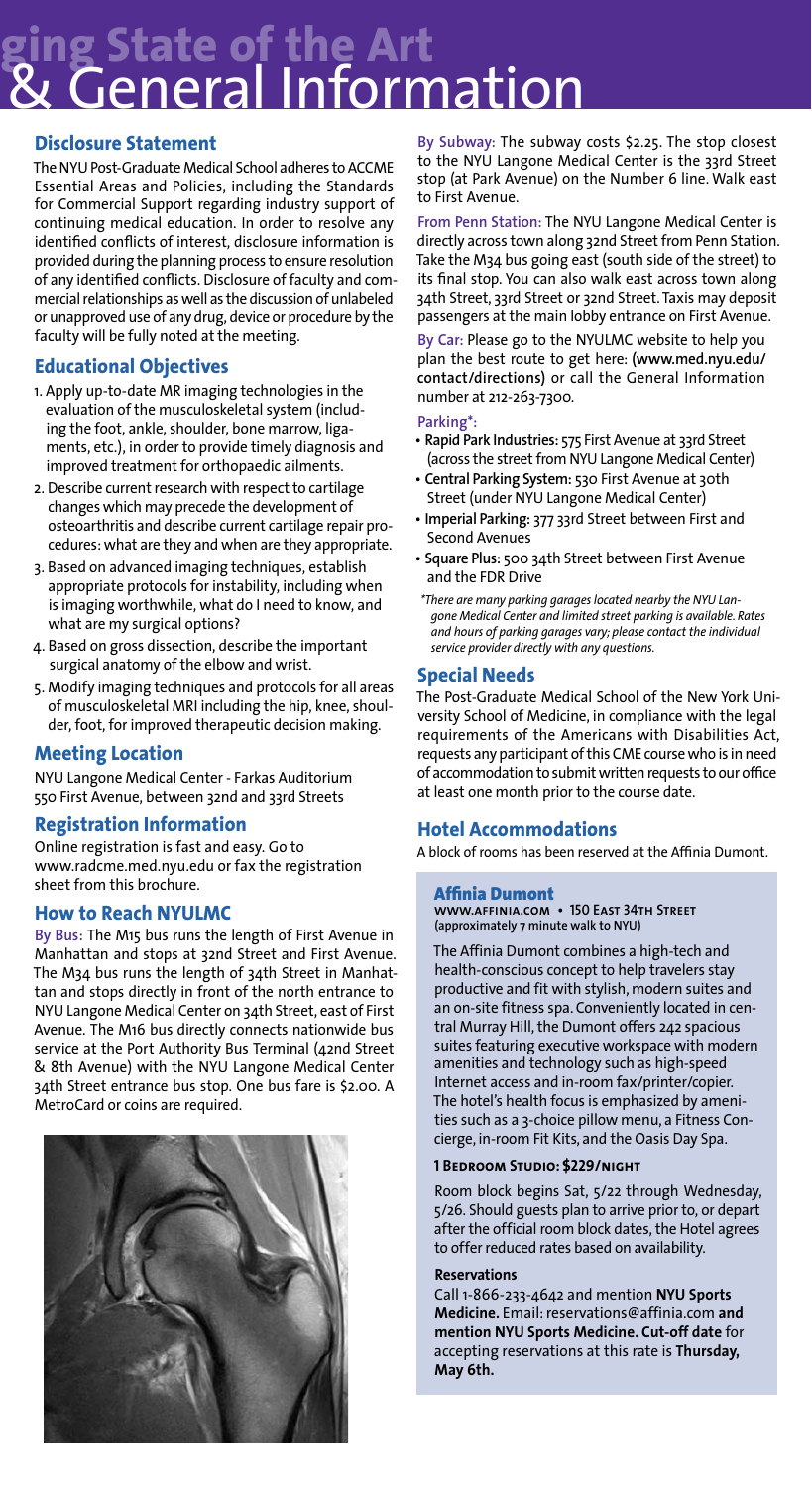# **Sports Medicine Imaging** Program

#### **elbow and wrist NYU Langone Medical Center, Farkas Auditorium**

#### **Monday, May 24, 2010**

| 7:15am      | Registration and Breakfast                                                                                                              |
|-------------|-----------------------------------------------------------------------------------------------------------------------------------------|
| HIP         |                                                                                                                                         |
| 8:00am      | Welcome<br>Leon D. Rybak, M.D.                                                                                                          |
| 8:10am      | Surgical Anatomy of the Hip:<br><b>GROSS DISSECTION WITH IMAGING CORRELATION</b><br>Roy I. Davidovitch, M.D. & Michael B. Mechlin, M.D. |
| 8:40am      | FAI - HOW PREVALENT IS IT AND WHAT<br>ARE THE CLINICAL FINDINGS?<br>Roy I. Davidovitch, M.D.                                            |
| 8:55am      | FAI - HOW DO YOU IMAGE AND WHAT ARE THE<br><b>IMAGING FINDINGS?</b><br>Catherine N. Petchprapa, M.D.                                    |
| 9:25am      | <b>FAI - SURGICAL TREATMENT OPTIONS AND HOW</b><br><b>IMAGING FINDINGS AFFECT THEM</b><br>Thomas Youm, M.D.                             |
| 9:55am      | Panel Discussion and Ouestions                                                                                                          |
| 10:15am     | Break                                                                                                                                   |
| 10:30am     | <b>EXTRAARTICULAR HIP IMAGING:</b><br>Muscles, Tendon and Bursae<br>Zehava Sadka Rosenberg, M.D.                                        |
| 11:00am     | Athletic Pubalgia/Sports Hernia: Biomechani-<br>CAL CONSIDERATIONS & IMAGING FINDINGS<br>Jenny T. Bencardino, M.D.                      |
| 11:30am     | AVN, BONE MARROW EDEMA SYNDROME, AND<br><b>SUBCHONDRAL FRACTURES: CURRENT CONCEPTS</b><br>Christian Glaser, M.D.                        |
| 12:00pm     | Panel Discussion and Ouestions                                                                                                          |
| 12:15pm     | Lunch                                                                                                                                   |
| <b>KNEE</b> |                                                                                                                                         |
| 1:30pm      | Surgical Anatomy with Gross Dissection<br><b>AND IMAGING CORRELATION</b><br>Orrin H. Sherman, M.D. & Sandra L. Moore, M.D.              |
| 2:00pm      | <b>MENISCI: SURGICAL OPTIONS AND HOW IMAGING</b><br><b>AFFECTS MY DECISIONS</b><br>Laith Jazrawi, M.D.                                  |
| 2:30pm      | MR OF MENISCI: PRE AND POST-OP<br>Jenny T. Bencardino, M.D.                                                                             |
| 3:00pm      | LIGAMENTS: WHAT DO I NEED TO KNOW, WHAT DO I<br><b>OPERATE ON &amp; WHAT ARE MY OPERATIVE OPTIONS</b><br>Laith Jazrawi, M.D.            |
| 3:30pm      | Break                                                                                                                                   |
| $3:45$ pm   | <b>MR OF ACL: INJURIES &amp; POSTOPERATIVE APPEARANCE</b><br>Lawrence M. White, M.D.                                                    |
| 4:15pm      | MR OF POSTEROMEDIAL & POSTEROLATERAL CORNER<br>Catherine N. Petchprapa, M.D.                                                            |
| 4:45pm      | <b>MR OF THE EXTENSOR MECHANISM:</b><br><b>WHAT IS IMPORTANT</b><br>Zehava Sadka Rosenberg, M.D.                                        |
| 5:15pm      | <b>Panel Discussion and Ouestions</b>                                                                                                   |
| 5:30pm      | Adjourn                                                                                                                                 |

#### **Tuesday, May 25, 2010**

| 7:30am          | <b>Breakfast</b>                                                                                                                                           |
|-----------------|------------------------------------------------------------------------------------------------------------------------------------------------------------|
| <b>SHOULDER</b> |                                                                                                                                                            |
| $8:$ coam       | <b>IMPORTANT SURGICAL ANATOMY WITH GROSS</b><br><b>DISSECTION AND IMAGING CORRELATION</b><br>Joseph D. Zuckerman M.D. &<br>Jenny T. Bencardino, M.D.       |
| $8:3$ oam       | <b>ROTATOR CUFF PATHOLOGY: WHEN IS IMAGING</b><br>WORTHWHILE, WHAT DO I NEED TO KNOW, AND<br><b>WHAT ARE MY SURGICAL OPTIONS</b><br>Andrew S. Rokito, M.D. |
| 9:00am          | <b>IMAGING OF ROTATOR CUFF INCLUDING</b><br><b>POST-OPERATIVE IMAGING</b><br>Javier Beltran, M.D.                                                          |
| 9:30am          | <b>ROTATOR INTERVAL AND BICEPS</b><br>Michael P. Recht, M.D.                                                                                               |
| 10:00am         | <b>Break</b>                                                                                                                                               |
| 10:15am         | <b>INSTABILITY: WHEN IS IMAGING WORTHWHILE,</b><br>WHAT DO I NEED TO KNOW, AND WHAT ARE MY<br><b>SURGICAL OPTIONS</b><br>Young W. Kwon M.D., Ph.D.         |
| $10:45$ am      | <b>IMAGING OF INSTABILITY &amp; INSTABILITY REPAIRS</b><br>Lawrence M. White, M.D.                                                                         |
| 11:15am         | <b>IMAGING OF THE THROWING SHOULDER</b><br>Michael P. Recht, M.D.                                                                                          |
| $11:45$ am      | US OF THE SHOULDER: INDICATIONS & TECHNIQUES<br>Leon D. Rybak, M.D.                                                                                        |
| 12:15pm         | <b>Panel Discussion</b>                                                                                                                                    |
| 12:30pm         | Lunch                                                                                                                                                      |

| <b>IMPORTANT SURGICAL ANATOMY OF THE ELBOW</b><br><b>AND WRIST WITH GROSS DISSECTION</b><br>Steve K. Lee, M.D. &<br>Catherine N. Petchprapa, M.D. |
|---------------------------------------------------------------------------------------------------------------------------------------------------|
| <b>WHEN DO I IMAGE THE ELBOW AND WHY?</b><br>Laith Jazrawi, M.D.                                                                                  |
| <b>IMAGING OF ELBOW LIGAMENTS &amp; TENDONS</b><br>Javier Beltran, M.D.                                                                           |
| <b>Break</b>                                                                                                                                      |
| <b>WHEN DO I IMAGE THE WRIST AND WHY?</b><br>Steve K. Lee, M.D.                                                                                   |
| <b>IMAGING OF INTRINSIC LIGAMENTS OF THE WRIST</b><br>Javier Beltran, M.D.                                                                        |
| <b>MRI OF FINGER INJURIES</b><br>Catherine N. Petchprapa, M.D.                                                                                    |
| <b>ULTRASOUND OF THE ELBOW, WRIST &amp; HAND</b><br>Gina A. Ciavarra, M.D.                                                                        |
| <b>Panel Discussion and Ouestions</b><br>Adjourn                                                                                                  |
|                                                                                                                                                   |

#### **Wednesday May 26, 2010**

| 7:30am                | Breakfast                                                                               |
|-----------------------|-----------------------------------------------------------------------------------------|
|                       | <b>MR TECHNIOUE &amp; PHYSICS:</b><br><b>WHAT YOU NEED TO KNOW</b>                      |
| 8:00am                | NEW PULSE SEOUENCES: 3D & NON-MORPHOLOGIC-                                              |
|                       | DO THEY HAVE ANY RELEVANCE IN MSK IMAGING?                                              |
|                       | Christian Glaser, M.D. & Pippa A. Storey, Ph.D.                                         |
| 8:30am                | FIELD STRENGTH AND COILS: DO THEY MAKE A                                                |
|                       | DIFFERENCE & ARE THEY WORTH THE EXTRA COST?                                             |
|                       | Graham Wiggins, Ph.D. & Christian Glaser, M.D.<br>POSTOP IMAGING: CT AND MR TECHNIQUE - |
| 9:00am                | PEARLS & PITFALLS TO CREATING OPTIMAL IMAGES                                            |
|                       | Lawrence M. White, M.D.                                                                 |
| 9:30am                | Panel Discussion and Ouestions                                                          |
| 9:45am                | Break                                                                                   |
|                       | <b>CARTILAGE IMAGING:</b>                                                               |
|                       | <b>WILL THE PROMISE EVER BE REALIZED?</b>                                               |
| 10:00am               | <b>CARTILAGE FUNCTION AND PATHOLOGY</b>                                                 |
|                       | Thorsten Kirsch, Ph.D.                                                                  |
| 10:20am               | <b>CARTILAGE IMAGING: MORPHOLOGIC AND</b>                                               |
|                       | <b>BIOCHEMICAL: STATE OF THE ART</b>                                                    |
|                       | Michael P. Recht, M.D.                                                                  |
| 10:50am               | <b>CARTILAGE REPAIR PROCEDURES: WHAT ARE THEY</b><br>AND WHEN ARE THEY APPROPRIATE      |
|                       | Laith Jazrawi, M.D.                                                                     |
| 11:30am               | <b>IMAGING OF CARTILAGE REPAIR PROCEDURES:</b>                                          |
|                       | WHAT IS NORMAL AND WHAT IS PATHOLOGIC                                                   |
|                       | Christian Glaser, M.D.                                                                  |
| 12:00pm               | <b>Panel Discussion</b>                                                                 |
| 12:15pm               | Lunch                                                                                   |
| <b>FOOT AND ANKLE</b> |                                                                                         |
| 1:30pm                | SURGICAL ANATOMY WITH GROSS DISSECTION<br>AND IMAGING CORRELATION                       |
|                       | Zehava Sadka Rosenberg, M.D. &                                                          |
|                       | Cary B. Chapman, M.D.                                                                   |
| 2:00pm                | WHY DO I ORDER A MR OF THE ANKLE AND FOOT                                               |
|                       | AND HOW DOES IT AFFECT MY DECISION MAKING<br>David S. Weiss, M.D.                       |
|                       | MR OF TENDONS AND LIGAMENTS OF THE ANKLE:                                               |
| 2:15pm                | <b>WHAT IS IMPORTANT</b>                                                                |
|                       | Zehava Sadka Rosenberg, M.D.                                                            |
| 2:45pm                | ULTRASOUND OF THE FOOT AND ANKLE:                                                       |
|                       | <b>TECHNIQUES AND INDICATIONS</b>                                                       |
|                       | Leon D. Rybak, M.D.<br><b>IMAGING OF SPORTS INJURIES OF THE</b>                         |
| 3:00pm                | <b>MID AND FOREFOOT</b>                                                                 |
|                       | Jenny T. Bencardino, M.D.                                                               |
| 3:30pm                | <b>Panel Discussion and Questions</b>                                                   |
| $3:45$ pm             | Break                                                                                   |
|                       | <b>MUSCLE AND MARROW</b>                                                                |
| 4:00pm                | <b>MUSCLE INJURY IN THE HIGH PERFORMANCE</b>                                            |
|                       | Athlete - Imaging Perspective                                                           |
|                       | Leon D. Rybak, M.D.<br>MUSCLE INJURY IN THE HIGH PERFORMANCE                            |
| 4:15pm                | <b>ATHLETE - CLINICAL PERSPECTIVE</b>                                                   |
|                       | Gerard P. Varlotta D.O.                                                                 |
| 4:30pm                | <b>IMAGING OSSEOUS STRESS INJURIES IN THE ATHLETE</b>                                   |
|                       | Sandra L. Moore, M.D.                                                                   |
| 5:00pm                | <b>Closing Remarks and Questions</b>                                                    |
| 5:15pm                | Adjourn                                                                                 |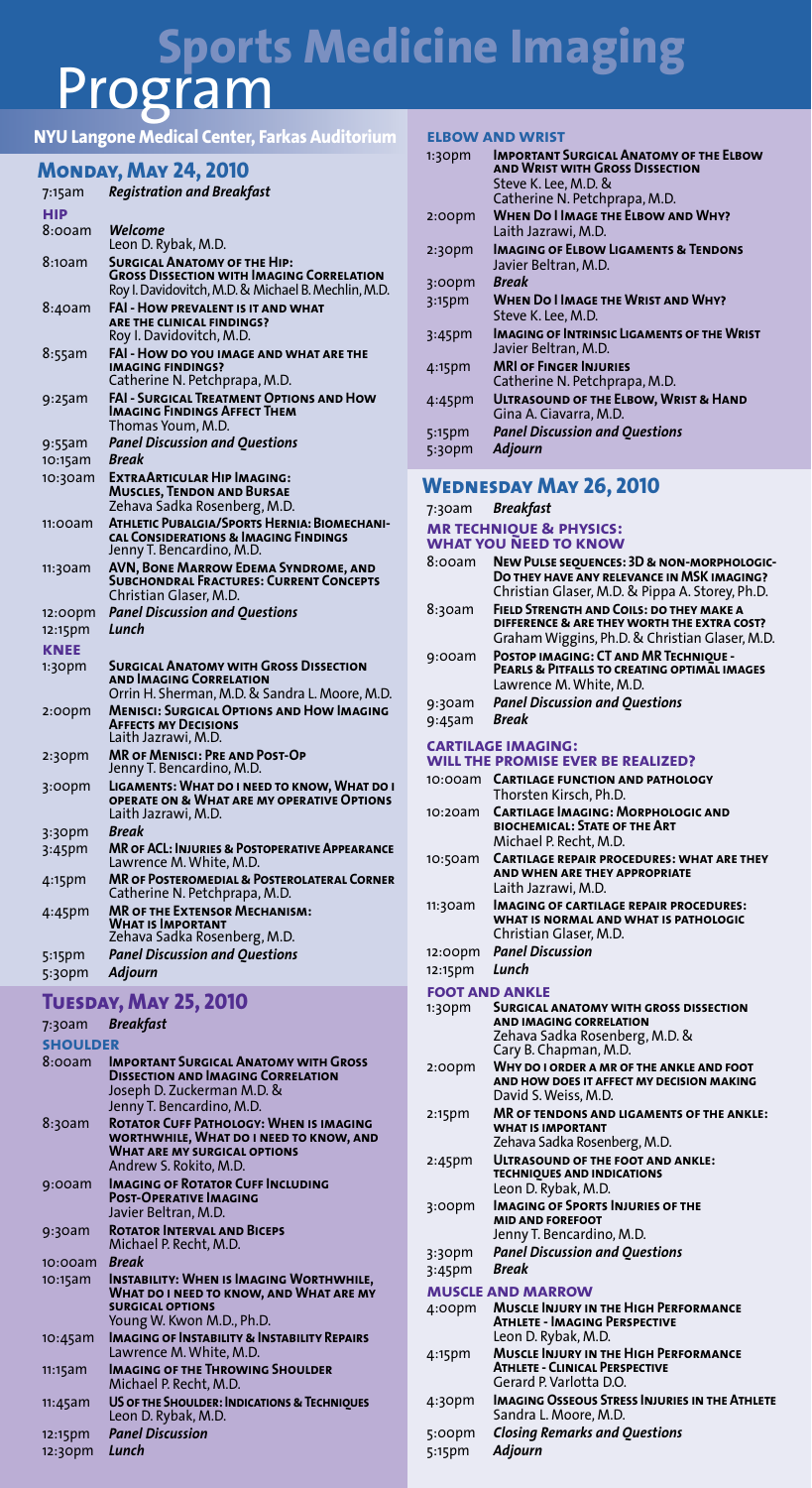## **Sports Medicine Imaging State of the Art** Registration Form

#### **NYU Department of Radiology NYU Sports Medicine Imaging State of the Art • May 24-26, 2010**

**NYU Langone Medical Center 550 First Avenue (Between 32nd & 33rd) New York, NY**

#### Online Registration is fast and easy. Go to **www.radcme.med.nyu.edu** or Fax to **212-263-3959**

If you need to pay by check, see below for mailing address. Otherwise, we think you will find our online system to be quick and easy. Please print your confirmation receipt.

#### **Participant Information**

*Please Print Clearly*

| <b>NAME</b>                                         |            |              |     |  |
|-----------------------------------------------------|------------|--------------|-----|--|
| <b>ADDRESS</b>                                      |            |              |     |  |
| <b>CITY</b>                                         |            | <b>STATE</b> | ZIP |  |
| <b>DAYTIME PHONE</b>                                | <b>FAX</b> |              |     |  |
| <b>EMAIL (NOW REQUIRED FOR EMAIL CONFIRMATIONS)</b> |            |              |     |  |
| <b>DEGREE</b>                                       |            |              |     |  |
|                                                     |            |              |     |  |

**SUBSPECIALTY** 

DIETARY RESTRICTIONS

#### **NYU Sports Medicine Imaging State of the Art**

#### May 24-26, 2010

- **Full Fees (Physicians)**
- $\Box$  \$900 per attendee (all 3 days)
- $\Box$  \$400 Monday only
- $\Box$  \$400 Tuesday only
- □ \$400 Wednesday only

#### **Discounted Fees\* (see below for qualifications)**

- $\Box$  \$600 discounted fee (all 3 days)
- □ \$300 discounted fee Monday only
- □ \$300 discounted fee Tuesday only
- $\Box$  \$300 discounted fee Wednesday only

\* Discounted Fees apply to: NYU School of Medicine alumni, M.D.'s employed by the Dept of Veterans Affairs, full-time active military personnel, technologists, retired physicians, current residents/fellows and non-U.S. physicians.



#### **In Case of Questions**

Michelle R. Koplik, Director of CME Phone: 212-263-3936 • Email: Michelle.Koplik@nyumc.org Marisa P. Bruno, Program Coordinator, CME

Phone: 212-263-0724 • Email: Marisa.Bruno@nyumc.org

#### **Methods of Payment**

□ **Check in U.S.Dollars** made payable to "NYU Department of Radiology"

□ **Credit Card**

cardmember's name (print carefully)

card number

\$

amount to be charged

bill to: □ visa □ mastercard □ american express

EXP DATE:  $\frac{1}{MONTH}$  /  $\frac{1}{YEAR}$ 

signature (required to process)

#### **Confirmation of Course Acceptance**

confirmation will be sent to you by email if you provide your email address clearly.

#### We no longer send out written or faxed confirmations.

#### **Refund Policy**

An administrative charge of \$75 will be assessed for cancellations made in writing one month or more prior to the start of a course. Refunds will be possible after this date subject to a \$150 fee.Daily attendees will be charged \$50 for cancellations.

#### **Course Cancellation Policy**

In the unusual circumstance that this course is cancelled, two weeks' notice will be provided and full tuition refunded.The NYU Post-Graduate Medical School is not responsible for any airfare, hotel or other costs incurred.

#### **Educational Needs**

If there is a specific question or topic relating to this course, please submit it on the registration form or on the website when registering online.

\_\_\_\_\_\_\_\_\_\_\_\_\_\_\_\_\_\_\_\_\_\_\_\_\_\_\_\_\_\_\_\_\_\_\_\_\_\_\_\_\_\_\_\_\_\_\_\_

\_\_\_\_\_\_\_\_\_\_\_\_\_\_\_\_\_\_\_\_\_\_\_\_\_\_\_\_\_\_\_\_\_\_\_\_\_\_\_\_\_\_\_\_\_\_\_\_

#### **Where to Mail or Fax**

Marisa P. Bruno NYU Langone Medical Center Department of Radiology 550 First Avenue OBH C & D, 1st Floor, Room 4 New York, NY 10016

**Fax 212-263-3959**

& Mail